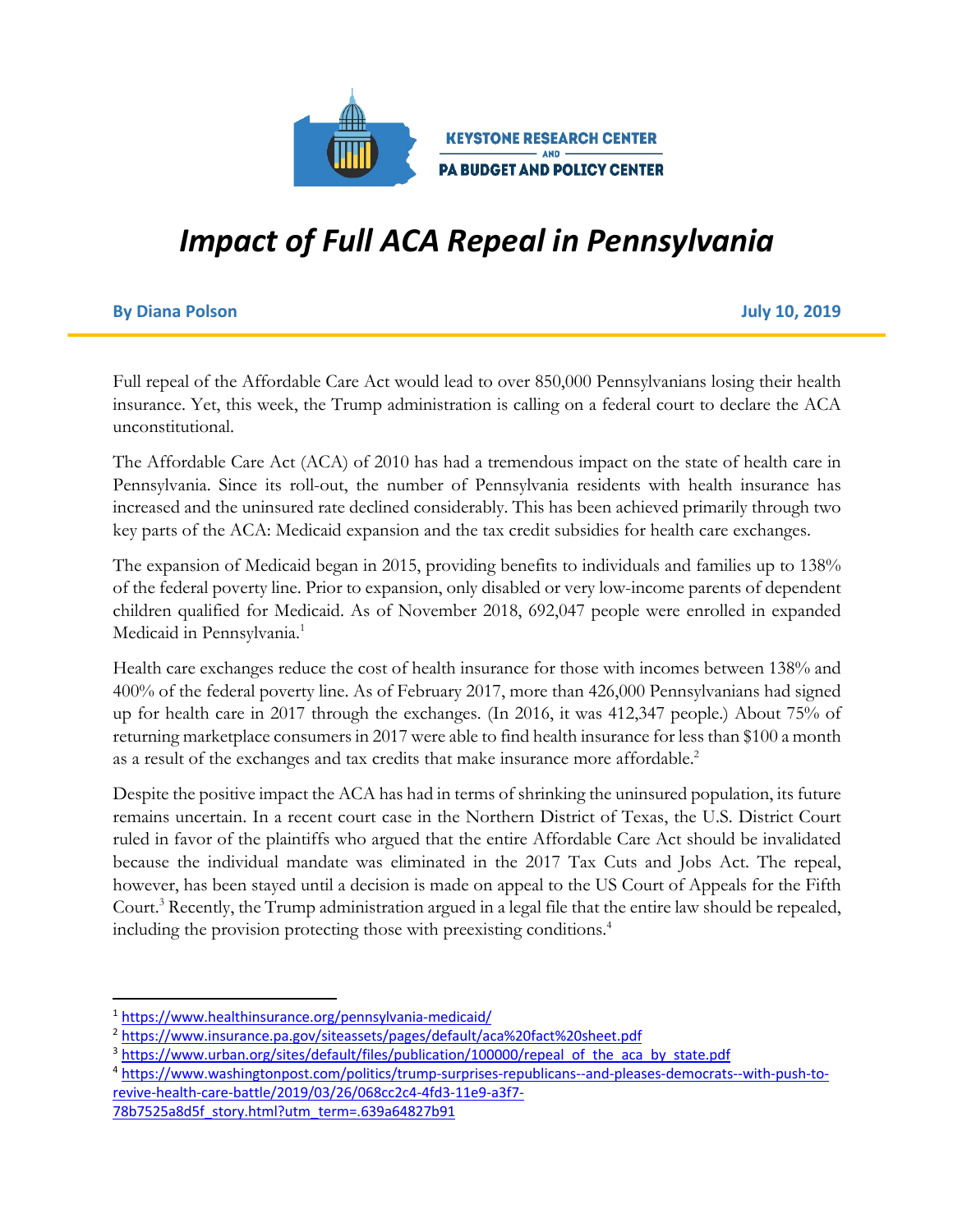What would full repeal of the Affordable Care Act mean for Pennsylvania? An Urban Institute report released in March 2019 quantifies the impact on states' health coverage, federal and state funding, and uncompensated care with a full repeal of the ACA. Below we summarize the Urban Institute's findings and discuss the potential impacts of eliminating other provisions of the ACA.<sup>5</sup>

## *ACA Repeal: Impact on Health Coverage*

Under current law, 11.1% of the non-elderly population (30.4 million people) nationally will be uninsured in 2019. Both the expansion of Medicaid and the creation of health care exchanges and subsidies for the cost of insurance purchased have reduced the number of uninsured.

The Medicaid expansion provides government-provided health insurance to those above 100% and below 138% of the federal poverty line. And it enables single adults without children to secure health insurance. In addition to expanding access to health insurance, the Medicaid expansion made it possible for many people to work without fear of losing their health insurance benefits.

ACA tax credits subsidize the cost of health insurance for people who buy it on the health care exchanges. Doing so, it attracts healthy people into the nongroup insurance market, which substantially reduces the cost. It also offers numerous consumer protections by requiring that all insurance cover essential health benefits, not exclude people or charge them more if they have preexisting conditions, and limiting variation in cost on the basis of age and sex. With full ACA repeal, those seeking health insurance on the nongroup market would likely have insurance with fewer benefits, that is more expensive, that has greater out-of-pocket costs, and may not cover those with preexisting conditions. The Urban Institute estimates that with full repeal, an additional 50.3 million people nationwide will be uninsured—an increase of nearly 20 million people (an increase of 65%).

| <b>Impact of ACA Repeal in Pennsylvania</b>                         |           |  |  |
|---------------------------------------------------------------------|-----------|--|--|
| Uninsured Non-elderly in 2019 under Current Law and Full ACA Repeal |           |  |  |
| <b>Current Law</b>                                                  |           |  |  |
| # of people                                                         | 644,000   |  |  |
| %                                                                   | 6.2%      |  |  |
| Full Repeal with Renewed Pre-ACA Expansions                         |           |  |  |
| # of people                                                         | 1,502,000 |  |  |
| %                                                                   | 14.4%     |  |  |
| Difference from Current Law                                         |           |  |  |
| # of people                                                         | 858,000   |  |  |
| %                                                                   | 133.2%    |  |  |

Source: Pennsylvania Budget and Policy Center based on data from the Urban Institute. Accessed at:

https://www.urban.org/sites/default/files/publication/100000/repeal\_of\_the\_aca\_by state.pdf.

<sup>-&</sup>lt;br>5 <sup>5</sup>An earlier analysis of ACA repeal that draws on partly different data but reaches the same overall conclusion is Marc Stier, Devastation, Death, and Deficits: The Impact of ACA Repeal on Pennsylvania, January 19, 2017 https://www.krc-pbpc.org/wp-content/uploads/Impact\_ACA\_Repeal\_Final\_Revised.pdf.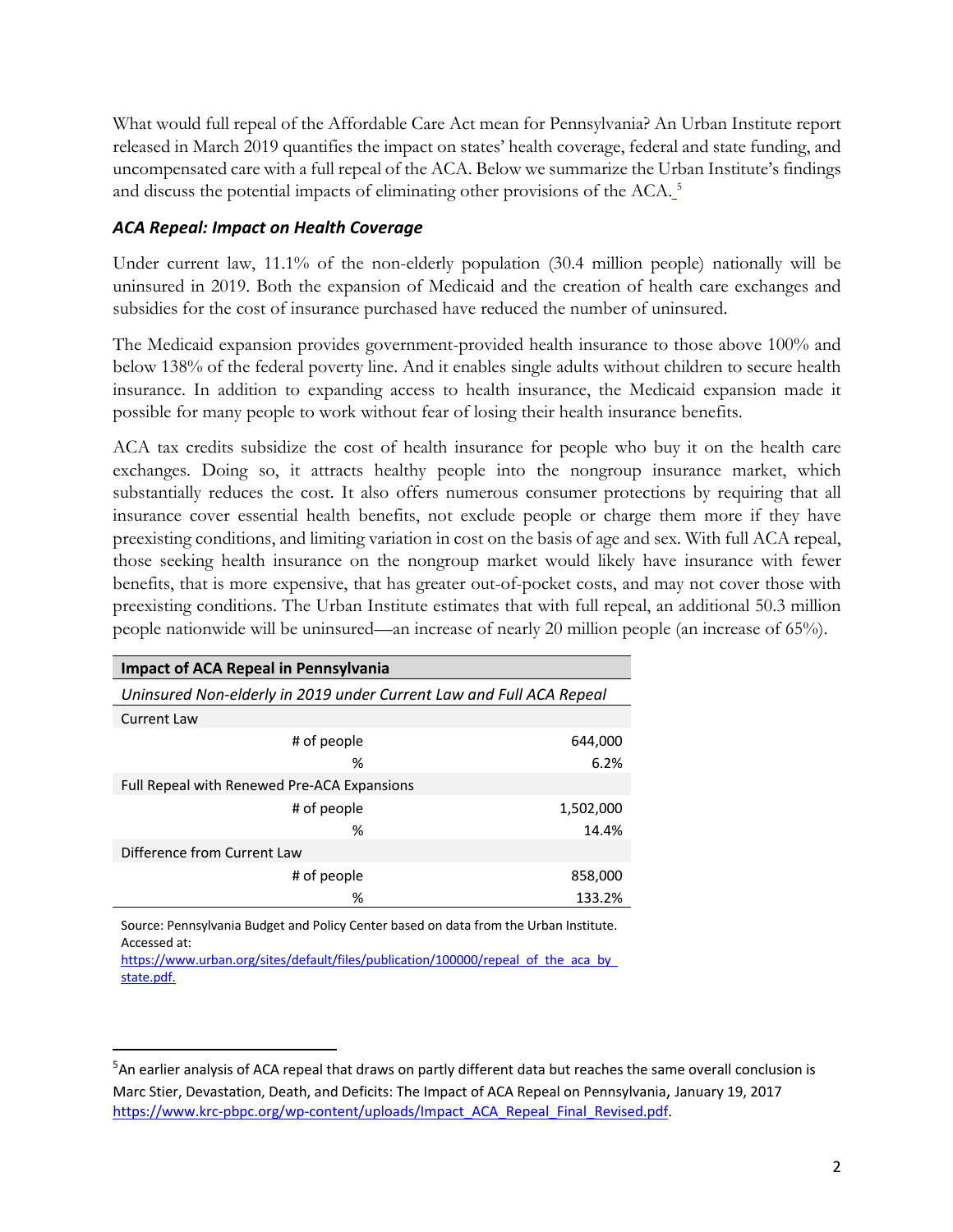Pennsylvania's current uninsured rate is nearly half of what it is nationally, 6.2% compared to 11.1%. However, Pennsylvania stands to lose out substantially with an ACA repeal. With full repeal, we would see our non-elderly uninsured numbers skyrocket by 133%—from 644,000 to 1.5 million. This 133% increase in the uninsured in Pennsylvania would be the 8<sup>th</sup> largest increase of all fifty states with full ACA repeal—this is about twice the increase the U.S. as a whole would see with full repeal (65.4%).

## *ACA Repeal: Impact on Federal and State Health Care Spending*

ACA repeal would also lead to substantial decreases in federal and state spending on acute care for non-elderly people. Federal spending would decrease by 32%, dropping more than \$5 billion. State spending would fall by 5.2%, or about \$36 million.

| Federal and State Spending on Medicaid/CHIP Under Current Law and Full<br><b>ACA Repeal</b>                                     |             |  |
|---------------------------------------------------------------------------------------------------------------------------------|-------------|--|
| Federal Spending on Medicaid/CHIP Under Current Law & Full Repeal                                                               |             |  |
|                                                                                                                                 | In Millions |  |
| Current Law                                                                                                                     | \$15,795    |  |
| <b>Full Repeal</b>                                                                                                              | (510, 743)  |  |
| Difference from Current Law                                                                                                     | (55,052)    |  |
| % Difference from Current Law                                                                                                   | $-32.0%$    |  |
| State Spending on Medicaid/CHIP Acute Care for the Non-elderly and<br>Reinsurance in 2019 under Current Law and Full ACA Repeal |             |  |
|                                                                                                                                 | In Millions |  |
| Current Law                                                                                                                     | \$8,468     |  |
| Full Repeal with Renewed Pre-ACA Expansions                                                                                     | \$8,031     |  |
| Difference from Current Law                                                                                                     | (536)       |  |
| % Difference from Current Law                                                                                                   | $-5.2%$     |  |

Source: Pennsylvania Budget and Policy Center based on data from the Urban Institute. Accessed at: https://www.urban.org/sites/default/files/publication/100000/repeal\_of\_the\_aca\_by\_state.pdf.

## *ACA Repeal: Impact on Uncompensated Care*

One consequence of repealing the ACA would be an increased demand for uncompensated care for the uninsured. The federal, state, and local governments—as well as health care providers—end up paying costs associated with those who receive care but are unable to pay for it. Repeal of the ACA would end up increasing demand for uncompensated care by 81.9% (\$50.2 billion) nationwide. This additional demand will either lead to increased costs for government or, if governments do not respond, to people going without care or financially stretched hospitals absorbing the costs of treating them. Increased demand for uncompensated care would put financial pressure on health care providers if government programs don't expand to meet the needs of the uninsured.

Pennsylvania ranks in the top 20 states  $(16<sup>th</sup>)$  that would see the largest increases in uncompensated care as a result of ACA repeal. Pennsylvania would see an increase in demand for uncompensated care of 116.8% (a \$1.8 billion increase).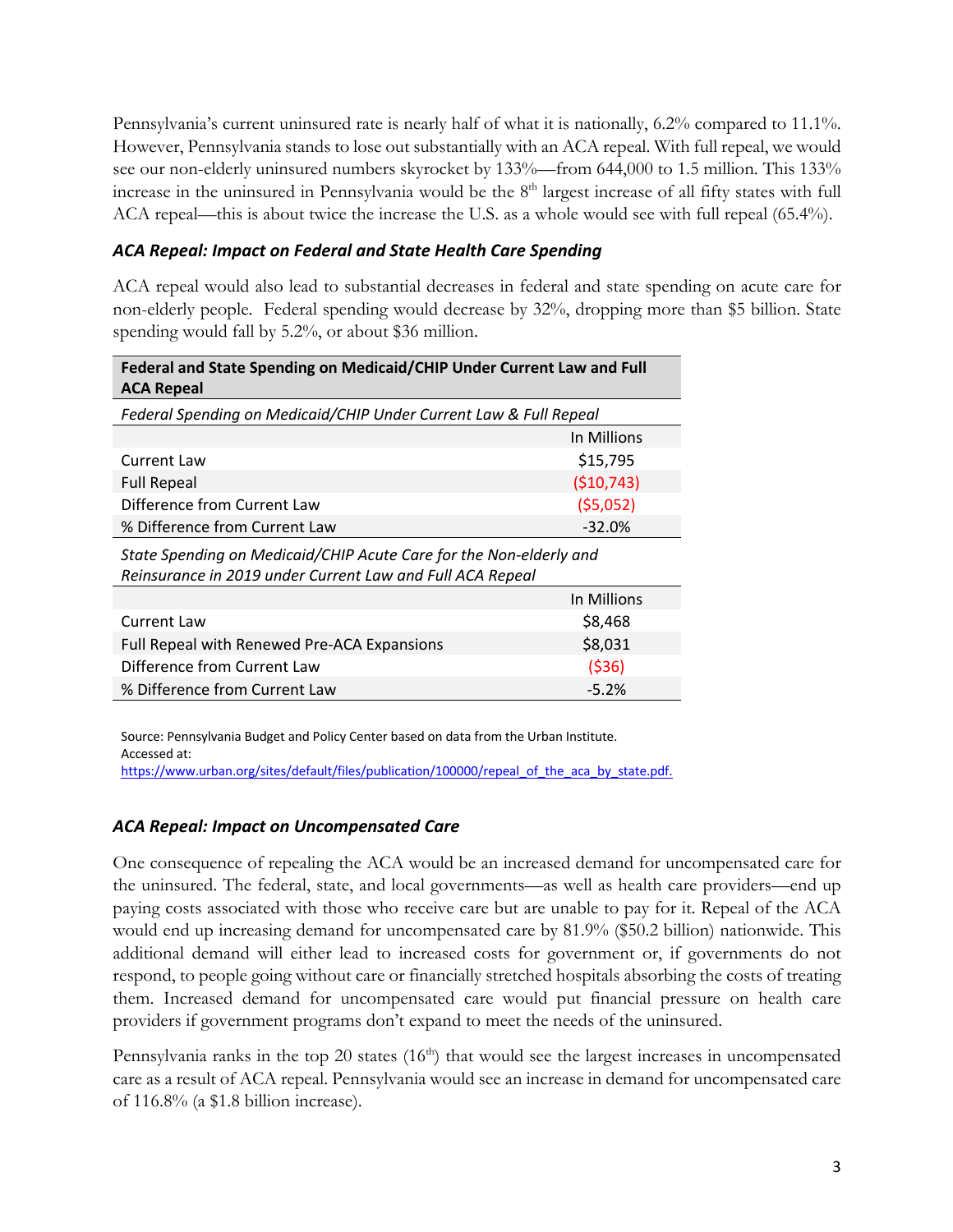| Law and Full ACA Repeal with Renewed Pre-ACA Medicaid Coverage<br><b>Expansion Waivers, Pennsylvania</b> |             |  |
|----------------------------------------------------------------------------------------------------------|-------------|--|
|                                                                                                          | In Millions |  |
| <b>Current Law</b>                                                                                       | \$1,555     |  |
| <b>Full Repeal</b>                                                                                       | \$3,372     |  |
| Difference from Current Law                                                                              | \$1,817     |  |
| % Difference from Current Law                                                                            | 116.8%      |  |

**Demand for Uncompensated Care Among Non-elderly in 2019 Under Current** 

Source: Pennsylvania Budget and Policy Center based on data from the Urban Institute. Accessed at: https://www.urban.org/sites/default/files/publication/100000/repeal\_of\_the\_aca\_by\_state.pdf.

An increase in uncompensated care would stress hospitals financially. One recent report found that Medicaid expansion was positively associated with improved hospital performance, including less likelihood of hospital closures. This is true especially in rural areas and counties where there were high numbers of uninsured individuals prior to expansion. Hospitals in states that had Medicaid expansion were 84% less likely to close than hospitals in non-expansion states. 6

#### *Other potential problems in Pennsylvania caused by ACA Repeal*

*Losing Ground on the Opioid Epidemic:* Pennsylvania faces one of the worst opioid epidemics in the nation. In 2017, 5,500 people died of drug overdoses in the state, 80% of which were from opioids. Expansion of Medicaid in Pennsylvania has helped many individuals who struggle with opioid-use disorder get the treatment and medical care they need. In fact, in 2016 more than 71,000 Pennsylvanians with opioid-use disorder received coverage because of the Medicaid expansion. Counties with the most number of individuals with the disorder covered by Medicaid expansion include some of Pennsylvania's most populated areas: Philadelphia (12,860), Allegheny (7,169), Bucks (3,433), Delaware (2,972), Montgomery (2,832), Westmoreland (2,564) and Luzerne (2,283). The total number of individuals in Pennsylvania with opioid-use disorder covered by Medicaid is 118,000.

| Individuals with Opioid-Use Disorder Covered by Medicaid, Pennsylvania, 2016 |                                                                           |                                                            |  |  |
|------------------------------------------------------------------------------|---------------------------------------------------------------------------|------------------------------------------------------------|--|--|
|                                                                              | <b>Individuals with Opioid-Use</b><br><b>Disorder Covered By Medicaid</b> | <b>Total with Opioid-Use</b><br><b>Disorder Covered by</b> |  |  |
| County                                                                       | <b>Due to Expansion</b>                                                   | <b>Medicaid</b>                                            |  |  |
| <b>ADAMS</b>                                                                 | 329                                                                       | 557                                                        |  |  |
| ALLEGHENY                                                                    | 7,169                                                                     | 12,355                                                     |  |  |
| ARMSTRONG                                                                    | 602                                                                       | 1,083                                                      |  |  |
| <b>BEAVER</b>                                                                | 1,096                                                                     | 1,805                                                      |  |  |
| <b>BEDFORD</b>                                                               | 252                                                                       | 451                                                        |  |  |
| <b>BERKS</b>                                                                 | 1,700                                                                     | 2,665                                                      |  |  |
| <b>BLAIR</b>                                                                 | 1,376                                                                     | 2,386                                                      |  |  |
| <b>BRADFORD</b>                                                              | 258                                                                       | 434                                                        |  |  |

 <sup>6</sup> https://www.healthaffairs.org/doi/abs/10.1377/hlthaff.2017.0976?journalCode=hlthaff&; https://www.cuanschutztoday.org/aca-medicaid-expansion-resulted-fewer-hospital-closures-especially-ruralareas/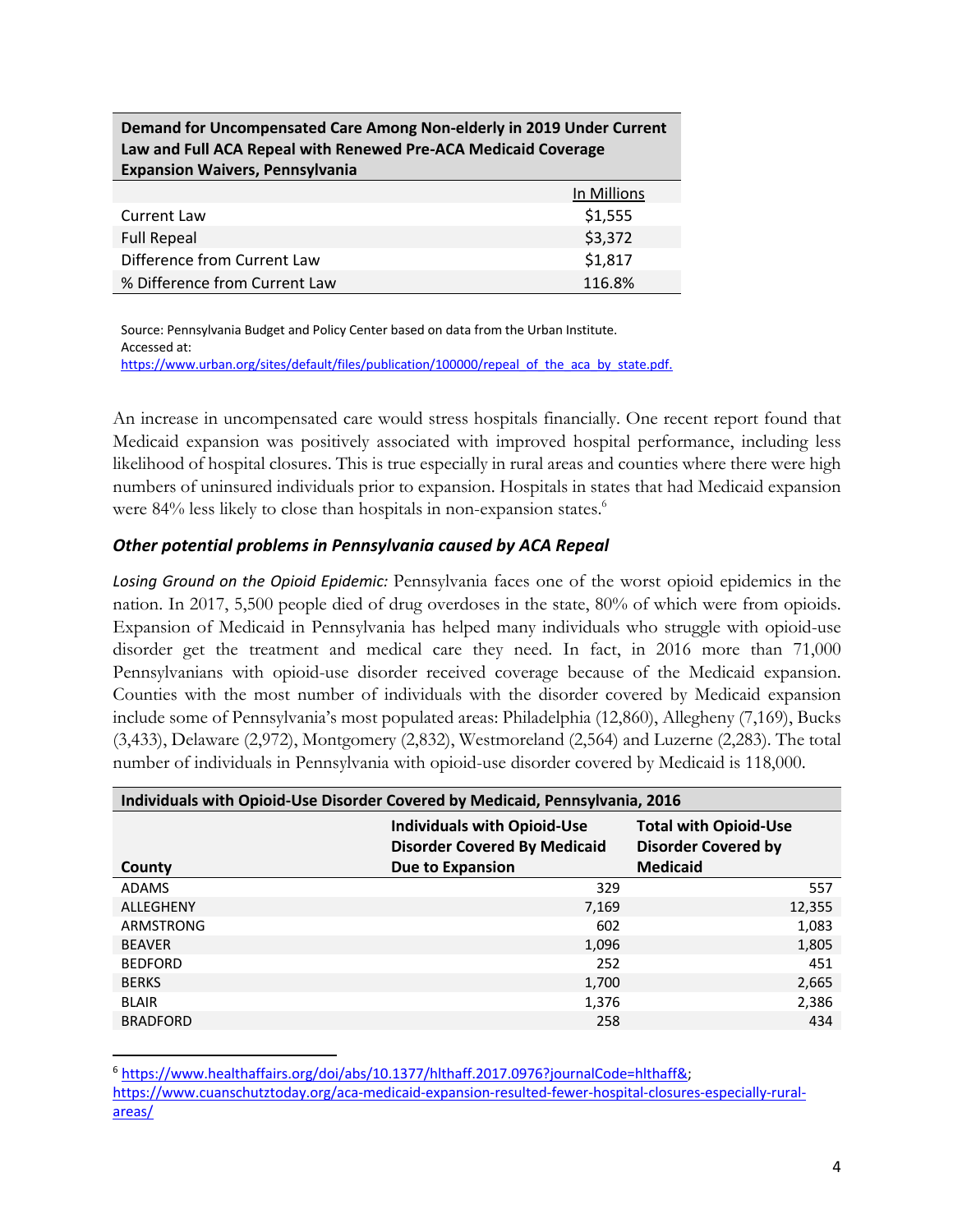| <b>BUCKS</b>       | 3,433     | 5,157  |
|--------------------|-----------|--------|
| <b>BUTLER</b>      | 1,028     | 1,723  |
| <b>CAMBRIA</b>     | 1,229     | 2,150  |
| CAMERON            | 36        | 81     |
| CARBON             | 352       | 570    |
| <b>CENTRE</b>      | 372       | 644    |
| <b>CHESTER</b>     | 1,228     | 1,924  |
| <b>CLARION</b>     | 163       | 299    |
| CLEARFIELD         | 562       | 1,057  |
| <b>CLINTON</b>     | 254       | 441    |
| <b>COLUMBIA</b>    | 286       | 429    |
| <b>CRAWFORD</b>    | 460       | 830    |
| CUMBERLAND         | 665       | 1,051  |
| <b>DAUPHIN</b>     | 1,247     | 1,836  |
| DELAWARE           | 2,972     | 4,654  |
| <b>ELK</b>         | 192       | 356    |
| ERIE               | 1,555     | 2,637  |
| <b>FAYETTE</b>     | 1,472     | 2,689  |
| <b>FOREST</b>      | $\pmb{0}$ | 31     |
| <b>FRANKLIN</b>    | 746       | 1,196  |
| <b>FULTON</b>      | 63        | 110    |
| <b>GREENE</b>      | 312       | 579    |
| <b>HUNTINGDON</b>  | 229       | 400    |
|                    |           |        |
| <b>INDIANA</b>     | 542       | 919    |
| <b>JEFFERSON</b>   | 225       | 402    |
| <b>JUNIATA</b>     | 70        | 137    |
| LACKAWANNA         | 1,716     | 2,714  |
| LANCASTER          | 1,965     | 3,229  |
| LAWRENCE           | 923       | 1,660  |
| <b>LEBANON</b>     | 563       | 856    |
| <b>LEHIGH</b>      | 1,490     | 2,416  |
| LUZERNE            | 2,283     | 3,523  |
| <b>LYCOMING</b>    | 788       | 1,288  |
| <b>MC KEAN</b>     | 204       | 380    |
| <b>MERCER</b>      | 699       | 1,385  |
| <b>MIFFLIN</b>     | 346       | 649    |
| <b>MONROE</b>      | 795       | 1,282  |
| <b>MONTGOMERY</b>  | 2,832     | 4,433  |
| <b>MONTOUR</b>     | 71        | 112    |
| <b>NORTHAMPTON</b> | 981       | 1,562  |
| NORTHUMBERLAND     | 491       | 820    |
| <b>PERRY</b>       | 189       | 293    |
| PHILADELPHIA       | 12,860    | 21,878 |
| <b>PIKE</b>        | 226       | 360    |
| <b>POTTER</b>      | 57        | 99     |
| SCHUYLKILL         | 877       | 1,423  |
| SNYDER             | 121       | 187    |
| SOMERSET           | 443       | 757    |
| SULLIVAN           | 13        | 19     |
| SUSQUEHANNA        | 159       | 257    |
| <b>TIOGA</b>       | 228       | 339    |
| <b>UNION</b>       | 101       | 145    |
| VENANGO            | 312       | 650    |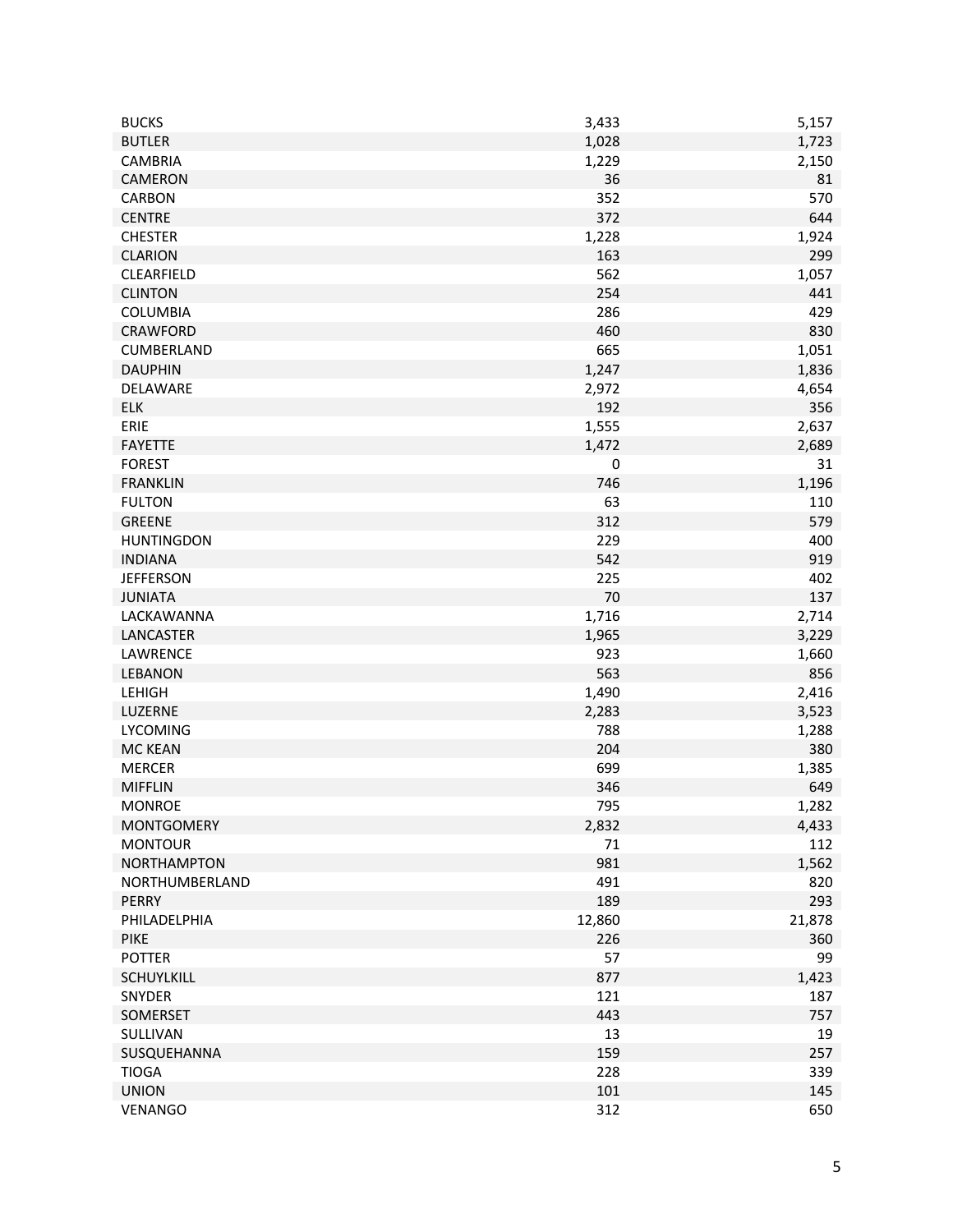| <b>WARREN</b>     | 212   | 335    |
|-------------------|-------|--------|
| <b>WASHINGTON</b> | 1,800 | 2,791  |
| <b>WAYNE</b>      | 219   | 362    |
| WESTMORELAND      | 2,564 | 4,428  |
| <b>WYOMING</b>    | 180   | 265    |
| <b>YORK</b>       | 2,092 | 3,230  |
| <b>Total</b>      | 71275 | 118165 |

Source: Pennsylvania Budget and Policy Center from data from the Pennsylvania Department of Human Services. Accessed from:

https://public.tableau.com/profile/padhs#!/vizhome/PennsylvanianswithOpioidUseDisorderwhoareCoveredByMedicaid2/Da shboard1.

One recent study found that the provision of the ACA allowing young adults to stay on their parents' health insurance plan has significantly reduced opioid-related deaths among this population. In fact, researchers concluded that for each percentage point increase in the number of young adults (19- to 25-year-olds) covered by insurance, opioid-related deaths were reduced by 20%.<sup>7</sup> A reversal of this policy would have deadly consequences for our young people.

*Essential Benefits Requirements Would Be Eliminated:* Another part of the ACA is the mandate that health plans cover an essential health benefits list at no additional cost—things like primary care appointments, maternity/newborn coverage, lab tests, mental and behavioral health, preventative tests like colonoscopies and mammograms. Requiring that these essential benefits are included in all health plans ensures that insurance companies aren't skimping out on important coverage in order to save money. Access to preventative care is a long-term life and money saver, leading to lower overall health care costs, bankruptcies and undiagnosed medical problems.<sup>8</sup>

*Coverage for Those with Preexisting Conditions at a Reasonable Cost Would Be at Risk:* One of the most popular provisions of the ACA was its ban on insurers ability to deny coverage to those with a preexisting condition. When insurance companies were allowed to do this, they would refuse to cover treatment of a preexisting condition or, if they did, they could charge a much higher rate. This meant that those who suffered from health ailments and needed health insurance the most were those having the hardest time getting good coverage that did not break the bank. Considering that half of adults under the age of 65 have what would be considered a preexisting condition, the impact of the ACA change would be significant,<sup>9</sup> and elimination of this provision is therefore very unpopular. Full repeal of the ACA would eliminate this provision and, without further action, individuals with preexisting conditions could face the same problems they did prior to its passage.

*Young Adults Under Age 26 Would Lose Coverage*: Prior to the passage of the ACA, young people faced numerous challenges accessing health care. Many had high student loan debt, faced unemployment or underemployment or held low-paying jobs without access to benefits. Often times, health insurance available to them was either inadequate or too expensive. Or, even when it was available many young

 <sup>7</sup> https://onlinelibrary.wiley.com/doi/full/10.1002/hec.3872; https://psmag.com/news/the-aca-reduced-opioidrelated-deaths-among-young-adults

<sup>8</sup> https://www.thebalance.com/the-10-essential-health-benefits-of-obamacare-3306051

<sup>9</sup> https://www.philly.com/health/consumer/trump-obamacare-unconstitutional-repeal-affordable-care-act-acapennsylvania-new-jersey-20190327.html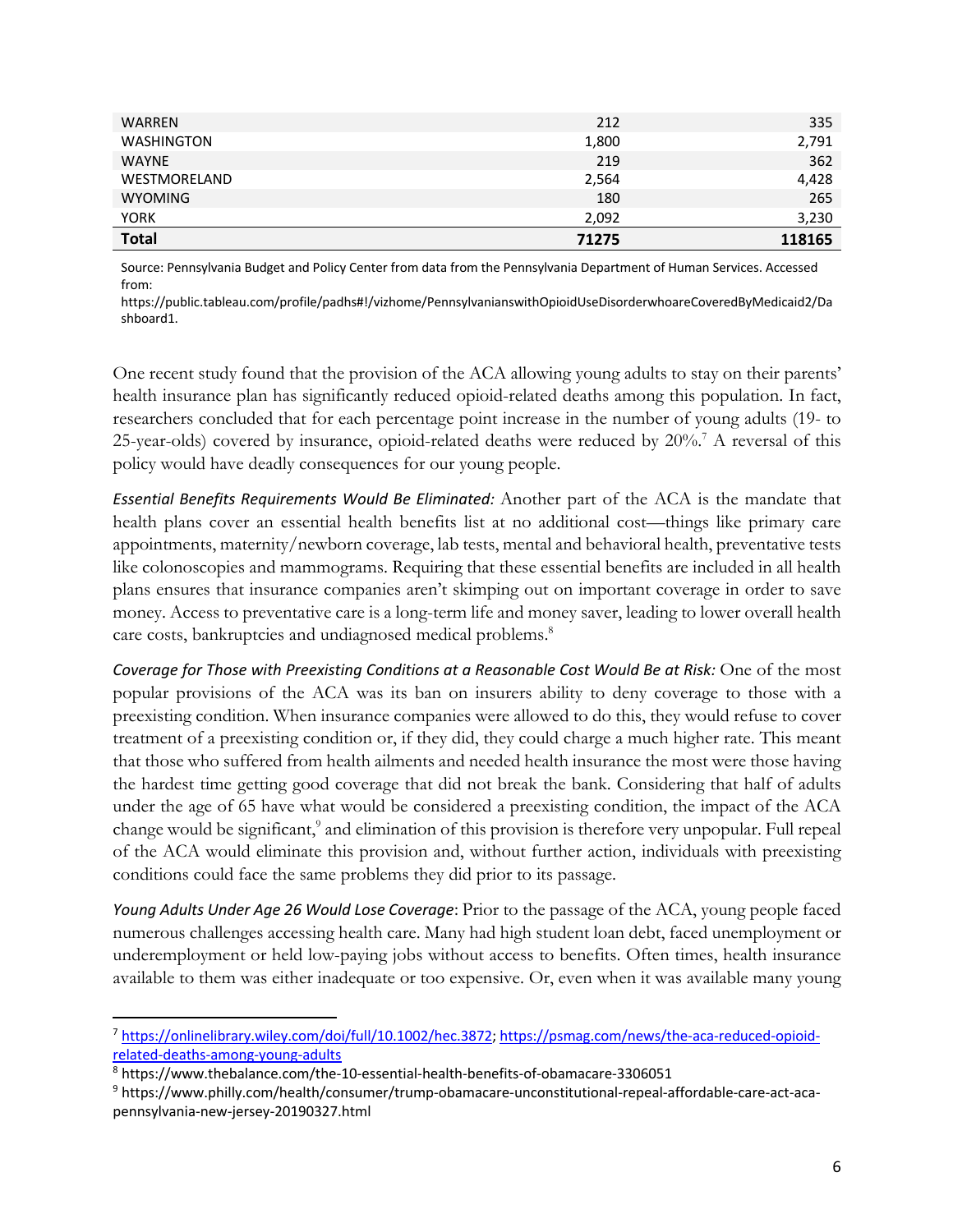people believed that they didn't need it. In 2010, young adults (ages 18-36) made up just 36% of all workers but made up nearly half of all uninsured workers. The ACA allowed young adults (age 19-26) to be able to stay on their parents' health insurance so they weren't being dropped once they turned 19. This, along with the expansion of Medicaid and the creation of the exchanges, have allowed great numbers of young people to gain access to health insurance, when they previously would have gone without. That has saved some of them from facing severe medical problems without insurance. In fact, young people pre-ACA had the highest uninsured rates of any other group, but they also saw the sharpest declines with uninsured rates dropping from 29% in 2010 to 16% in 2015. Between 2010 and 2013, 2.3 million 18- to 26-year-olds nationwide gained coverage due to the ACA's provision allowing young adults to stay on their parents' plans.<sup>10</sup> And as mentioned above, young adults' coverage on their parents' health insurance is connected to reductions in opioid-related deaths because of access to treatment.

*Prescription Costs Would Increase for Seniors:* One provision of the ACA is closing the Medicare donut hole. The donut hole is a coverage gap that existed for some beneficiaries with high drug expenses. Once individuals hit a certain point of the year, their medications became much more expensive because of this coverage gap (or donut hole). The ACA has been slowly closing that coverage gap each year until 2020. In 2015, about 297,000 Medicare beneficiaries saved an average of \$1,000 over the year on their prescription drugs. Altogether, seniors in PA saved an estimated \$313 million that year because of the ACA.<sup>11</sup>

*Pennsylvanians Would Lose Jobs:* Expanding access to health insurance created many jobs in one of the fastest growing fields of work, especially in Pennsylvanian which has many renowned medical centers. Repeal of the ACA (tax credits and Medicaid expansion) is estimated to result in job loss of about 137,000 jobs, mostly in the private sector.  $^{12}$ 

## *In Summary*

Repeal of the Affordable Care Act would take us in the wrong direction. It would lead to huge increases in the number of uninsured Pennsylvanians, uncompensated care, untreated health problems, and bankruptcies and other financial distress due to health costs. Ultimately, it will lead to more untreated illness and death.

Instead of repeal, we must move in the opposite direction because, despite tremendous advances in addressing our broken health care system, the ACA is not enough.<sup>13</sup> We need to move immediately to fix the problems created for the ACA by Republican efforts to undermine it and improve the ACA with higher subsidies for insurance. We must fix our payment and delivery systems to reduce health care cost inflation. And we must move towards a single payer system of health insurance if there is no other way to guarantee quality affordable health care for all. Even with the ACA, 30.4 million nonelderly adults in our state remain uninsured and many others are underinsured or face copays/health

 <sup>10</sup> https://younginvincibles.org/wp-content/uploads/2017/05/YI-Health-Care-Brief-2017.pdf

<sup>11</sup> https://www.insurance.pa.gov/siteassets/pages/default/aca%20fact%20sheet.pdf

<sup>&</sup>lt;sup>12</sup> Marc Stier, Devastation, Death, and Deficits: The Impact of ACA Repeal on Pennsylvania, January 19, 2017, https://www.krc-pbpc.org/wp-content/uploads/Impact\_ACA\_Repeal\_Final\_Revised.pdf, Part IV.

<sup>&</sup>lt;sup>13</sup> A discussion of some of the ways the Trump administration has undermined the ACA and what can be done to improve it, and more generally, improve our health care system can be found here.